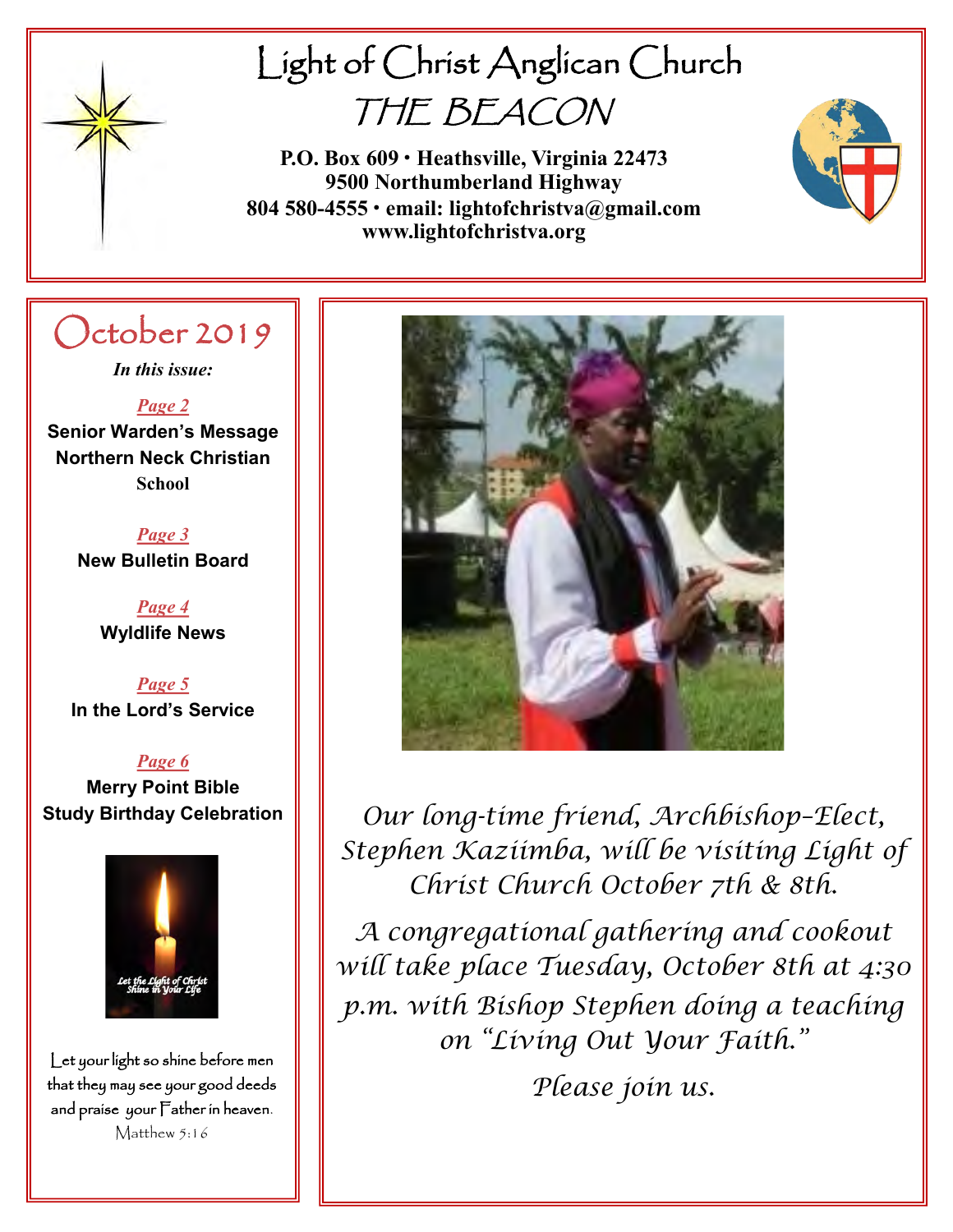# *Senior Warden's Message*

During his annual visit, Bishop Guernsey called a meeting with the Vestry. He had three objectives in mind to discuss with us.

1. Our Rector needed to go on medical leave as soon as possible.

2. The Vestry must take action to ensure Light of Christ was liturgically covered.

3. An Acting Senior Warden needed to be found. He also gave us his assurance that we shall have his strong support and assistance.

Over these past months, I've been praying for this congregation which is so dear to me. I've asked Him how I could be helpful. Well, I certainly didn't expect the response He gave to me! Many of you will remember Bishop David Bena. As we experienced the heavy seas of separation from the Episcopal Church and began planning to establish our own Anglican Church facility, he enjoyed comparing us to "The Little Engine That Could." By God's grace, strong leadership, wonderful talented congregants giving their time, and a giving congregation, our goals were achieved. We trusted in the Lord.

I, too, am taking a leap of faith. We're facing many challenges in the months ahead. The Lord has already provided by bringing the Rev. Ed and Susan to us. They've put their retirement on hold in order to serve us during Mike's medical leave. Mary, our Deacon, is ready, willing and able to assist. The Vestry is prepared to do their share.

I have every confidence the Lord will guide us through this period of uncertainty. He will make our paths straight.

With your help and support, working together, we will once again be that "little engine that could."

Barbara Seed

Psalms 19:14



Seven students are enrolled in the NNKCS and are exploring many Montessori activities to develop:

- 1. Fine motor skills: everyone worked on sorting various objects using tongs, scoops, and spoons.
- 2. Awareness of various shapes: the students manipulated puzzles, the shape box and cylinders.
- 3. Physical coordination: the students played outside and enjoyed soccer.
- 4. Music: the students sang songs such as "Kumbayah" and "Down in My Heart."
- 5. Crafts: the students created a caterpillar by stringing Cheerios on a pipe cleaner and gluing on googley eyes.
- 6. Focus and concentration.
- 7. Always putting away their work and cleaning up after themselves.
- 8. Respect for self and others.

Leslye McDade-Morrison

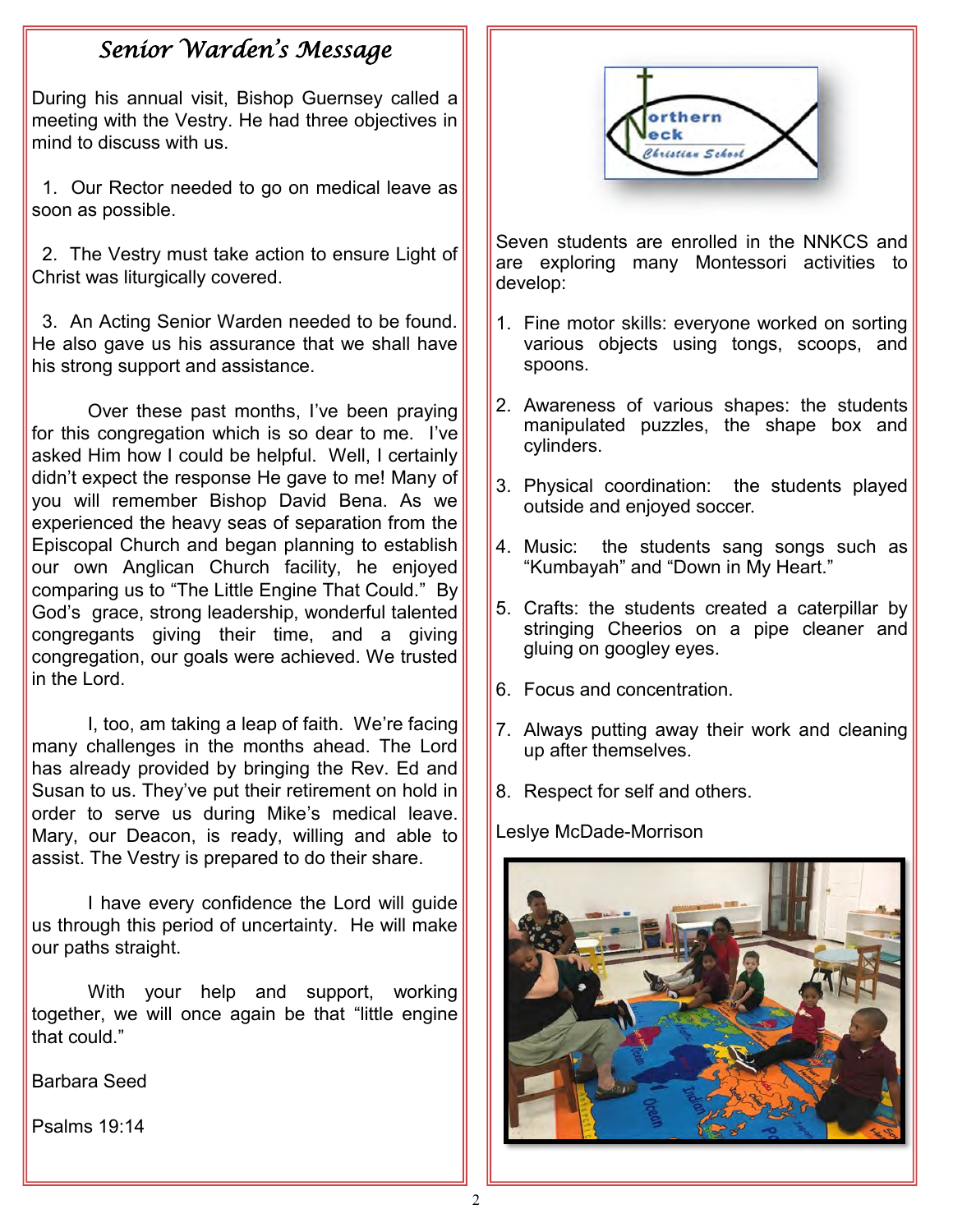# *IT'S COMING…*

Soon you will see a new bulletin board in the Parish Hall, but this will not be just any board….it will be a PRAISE AND THANKSGIVING board where we hope you will post the answers to your prayers!

As you pray, please take note of how your prayers are answered. Then, on a 3x5 card, write out a short praise for that answer. Then bring them to post on the board. We hope that these postings will be great encouragements to one another and to visitors who come to Light of Christ! – (from your Intercessory Prayer Team)

Here is some encouragement to look for answers - from Sarah Young's devotional Jesus Calling:

March 23 - I am a God of both intricate detail and overflowing abundance. When you entrust the details of your life to Me, you are surprised by how thoroughly I answer your petitions. I take pleasure in hearing your prayers, so feel free to bring Me all your requests. The more you pray, the more answers you can receive. Best of all, your faith is strengthened as you see how precisely I respond to your specific prayers. Because I am infinite in all My ways, you need not fear that I will run out of resources. Abundance is at the very heart of who I AM. Come to Me in joyful expectation of receiving all you need--and sometimes much more! I delight in showering blessings on My beloved children. Come to Me with open hands and heart, ready to receive all I have for you.

Psalm 36:7-9 English Standard Version How precious is your steadfast love, O God! The children of mankind take refuge in the shadow of your wings. They feast on the abundance of your house, and you give them drink from the river of your delights. For with you is the fountain of life; in your light do we see light. Psalm 132:15 English Standard Version I will abundantly bless her provisions; I will satisfy her poor with bread. John 6:12-13 English Standard Version And when they had eaten their fill, he told his disciples, "Gather up the leftover fragments, that nothing may be lost." So they gathered them up and filled twelve baskets with fragments from the five barley loaves left by those who had eaten. My Prayer Lord, it is always good to speak to You. Thank you for always hearing my prayers and that your Holy Spirit guides me in my words. You love is steadfast. You are the fountain of life. You bless me with abundance continually. I place my trust in You.

Jeanne Hickey

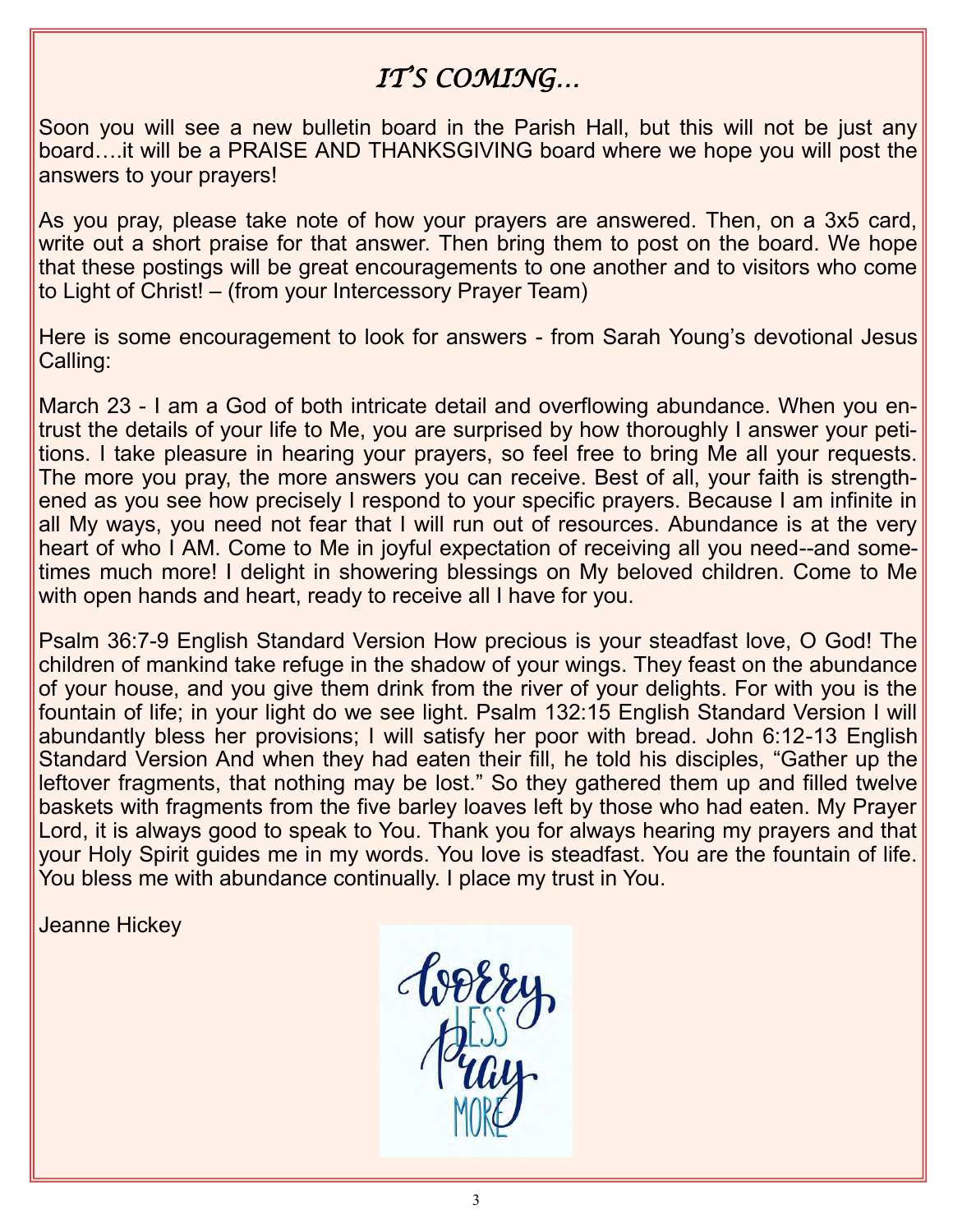

# *WyldLife Update*

The school year has finally begun! We have been busy spending time with kids, going to their sporting events, and hosting our first events at our new location, The Brick House! We ended summer with a game night, pictured above. We were thrilled with the turn out! We also hosted a movie night as well. We had our first WyldLife club and campaigners of the school year and had six new students show up, which is a huge answer to prayer!

At club this week I got to share the story of Zacchaeus, which is one of my favorite stories in the Bible. It's my favorite because it offers us a clear picture of the invitation Jesus extends to each and every one of us! We can stay up in the tree and continue to gain more and more knowledge *about* Jesus, or we can respond to his invitation to come down out of the tree, to walk along with him on the road and actually *know* Jesus. Sharing this story with middle schoolers is especially fun because we draw out the scene and they get a visual representation of Jesus' invitation. We then moved into a new part of our club that we are giving a try that we are calling "table time." Each grade level goes with their leader for dessert and a time to talk about the message heard earlier in club. It was so much fun to sit with our students and ask them if they were in the tree or on the road with Jesus. We got some awesome answers!

Please be praying this month for the opportunity to meet new kids and build deeper relationships with the students we already know. Pray for our four leaders: Laura, Kristi, Angelique, and Riley. Please also pray that we would have opportunities to disciple our students who are ready to dive deeper into their faith. Thank you for your support and prayers, we are so grateful for you!

Laura Rociborski

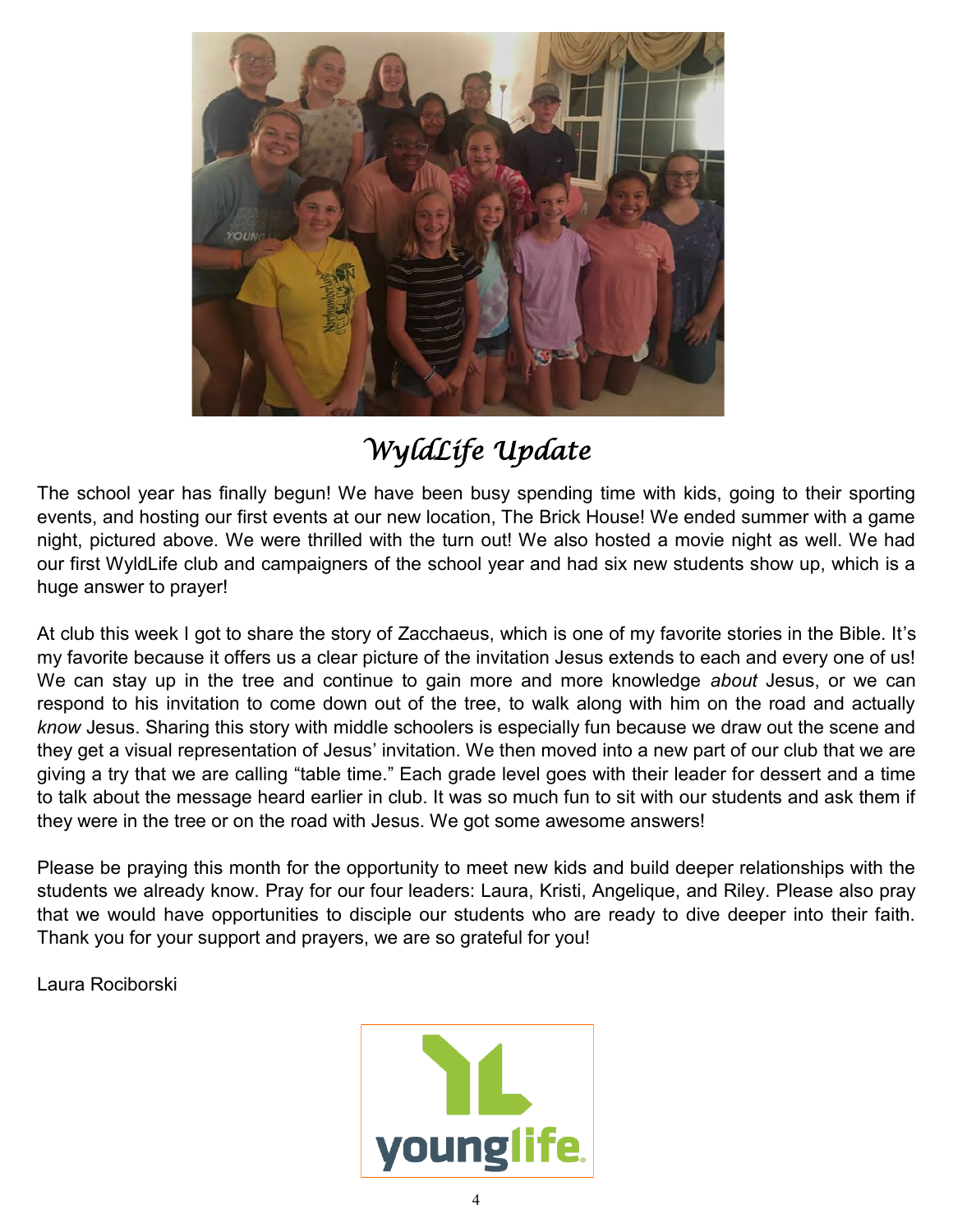# **IN THE LORD'S SERVICE**

### **Acolytes**

- Oct. 6 Ed Feddeman
- Oct. 13 David Gwaltney
- Oct. 20 Constance McDearmon
- Oct. 27 David Gwaltney

#### **Lesson Readers**

- Oct. 6 Charlaine Andrulot
- Oct. 13 Ed Feddeman
- Oct. 20 Howard York
- Oct. 27 Jeanne Hickey

#### **Eucharist Ministers**

- Oct. 6 Suzy Norman, Lucy Logan
- Oct. 13 Constance McDearmon, Suzy Norman
- Oct. 20 Tony Blackstone, Lucy Logan
- Oct. 27 Constance McDearmon, Tony Blackstone

#### **Ushers**

- Oct. 6 Constance McDearmon, Anna Brennan
- Oct. 13 Tom and Alison Kimmitt
- Oct. 20 Doug and Courtney Ludeman
- Oct. 27 Chris Cralle, Bill Tracey

#### **Greeters**

- Oct. 6 Howard and Lynne York
- Oct. 13 Bonnie Odend'Hal
- Oct. 20 Julie Pritchard
- Oct. 27 Doris Myers

#### **Altar Guild**

October Anna Brennan, TBA

## **Nursery will be closed until Further notice.**

#### **Counters**

October Courtney Ludeman, Jan Beckett



#### **Coffee Hour**

**We need volunteers for 2019. Please continue to sign up in the parish hall or call/email Joyce.**

#### **Altar Rail Ministers**

- Oct. 6 George Beckett, Agnes Burke
- Oct. 13 Steve Proctor, Marion Mitchell
- Oct. 20 Jim Conley, Constance McDearmon
- Oct. 27 Walt and Phyllis TeStrake

#### **Vestry Person on Duty**

- Oct. 6 Dave Peresluha
- Oct. 13 Ernie Proctor
- Oct. 20 Barbara Seed
- Oct. 27 Alison Kimmitt

#### **October Birthdays**

|     | Mary Swann       |
|-----|------------------|
| -7  | Doug Ludeman     |
| 10  | <b>Ben Ward</b>  |
| -12 | George Semerjian |
| 20  | Jim Sanderlin    |
|     | Melinda Floom    |
|     | Oct 21           |

## **Happy October Anniversaries!**

- Oct 9 Suzy and Bob Norman
- Oct 14 Ed and Carolyn Costello
- Oct 17 Barbara and Dick Seed
- Oct 23 Susan and Brooke Read

*O God, our times are in your hand: Look with favor, we pray, on your servants named above, as they begin another year. Grant that they may grow in wisdom and grace, and strengthen their trust in your goodness all the days of their lives; through Jesus Christ our Lord. Amen.*